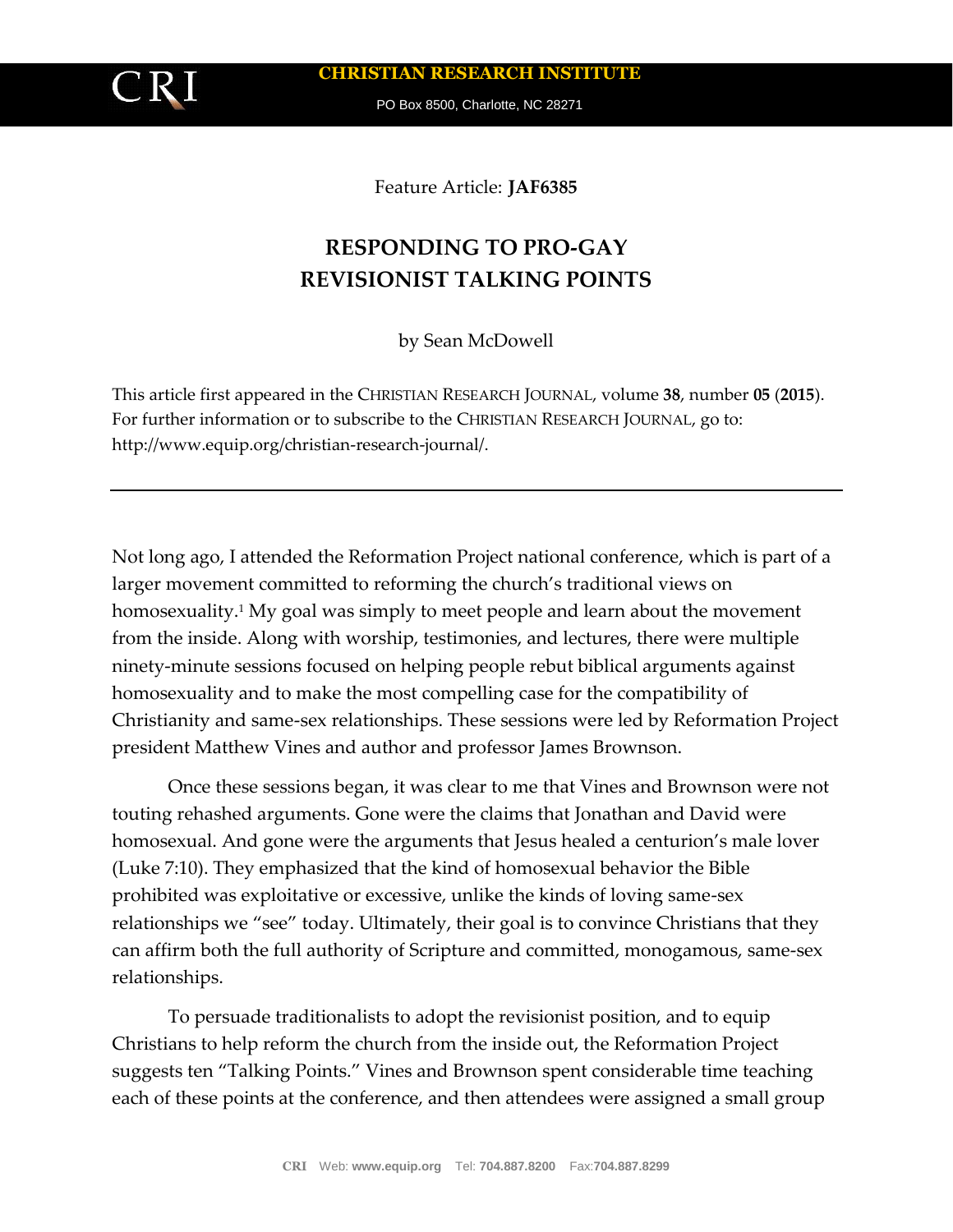to practice them through role-play. Since there is not space to answer all ten points, and some of them have been dealt with elsewhere,<sup>2</sup> I will focus on five key ones.<sup>3</sup>

#### **Talking Point 1: "Experience shouldn't cause us to dismiss Scripture, but it can cause us to reconsider our interpretation of Scripture."**

**Talking Point Summary:** It is important that we not elevate our experience over Scripture. While Scripture instructs us not to rely entirely on our experience, it also warns us not to ignore it altogether. For instance, in Matthew 7:15–20, Jesus warned against false prophets. He taught that good trees bear good fruit and bad trees bear bad fruit. He gives a simple test for discerning false prophets: "By their fruits you will know them." Since traditional Christian teaching on homosexual behavior brings harm to gay people (depression and suicide, for instance), then it must not be biblical. By contrast, embracing monogamous same-sex relationships brings "good fruit" to gay people, and so it must be right. These experiences should cause us to reconsider our traditional interpretation of Scripture.

**Response:** Since Vines believes this is a question of interpretation, not biblical authority, the question is a matter of what the text *means*. If the larger context of Matthew 7 is taken into consideration, it becomes clear that bad fruit is "everyone who hears these words of mine and does not do them" (v. 26; all Scripture citations from the ESV). And good fruit is "everyone then who hears these words of mine and does them" (v. 24). In other words, *good fruit is characterized by obedience to Christ and to God's commands; bad fruit is sin*. Christians who hold to the traditional teaching are not producing bad fruit, since they are obeying God's commands.

The reality is that there are many issues of orthodox teaching that can cause considerable hardship in people's lives. Imagine the amount of distress and anger that would be caused if people followed the biblical guidelines on marriage and divorce (Matt. 19:3–12; 1 Cor. 7). Millions of Christians would experience angst, stress, depression, and frustration over what they believe is an unreasonable demand to remain married to someone they've fallen out of love with. Do we have the authority to change biblical teaching because our experience renders it difficult to live? It is hard to imagine Jesus and Paul adopting such an approach.

Experience can certainly cause us to reconsider our interpretation. But it cannot lead us to adopt a view that denies the plain meaning of the text.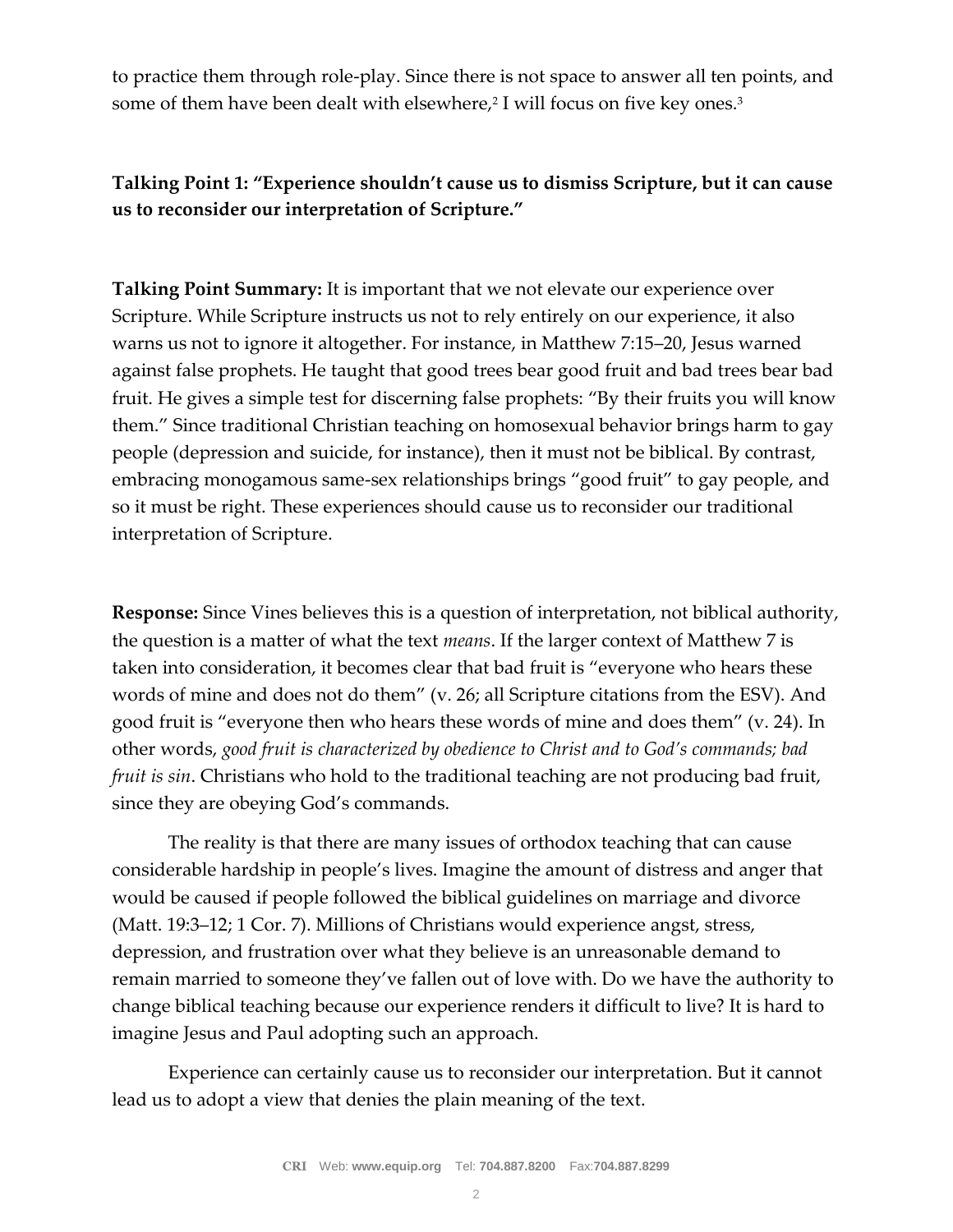#### **Talking Point 2: "Celibacy is a gift, not a mandate."**

**Talking Point Summary**: Celibacy is a gift that should not be forced on anyone. Genesis 2:18 says that it is not good for man to be alone, and in the New Testament, Jesus says celibacy can be accepted only by those to whom it is given (Matt. 19:11–12). Paul says he prefers all to be celibate, but recognizes that people have different gifts (1 Cor. 7:7). Thus, requiring celibacy for all gay Christians violates this teaching, which the Christian tradition has affirmed for two thousand years.

**Response**: While we should not minimize the genuine struggle those with same-sex attraction often have to remain chaste, this argument fails on two fronts. First, while celibacy *may* be a gift in some cases,<sup>4</sup> it is mandated in others. For instance, a person not appropriately divorced may not remarry (Matt. 19:9). And what about the single Christian man who never finds a wife? Even if we do not have the "gift," each of us is called to be sexually pure in such circumstances.

Second, this point equivocates on "lonely" and "alone." Nowhere in the creation account story are we told that the man is *lonely* and in need of *companionship*. Rather, God's verdict is that he is *alone* and in need of a *helper*. What does he need a helper for? To "fill and form" the entire planet.

Genesis is making an objective point about the man's incompleteness, that is, his inability to populate the earth, not about his subjective experience of loneliness, which requires a companion. Besides, Jesus, Paul, Jeremiah, and John the Baptist were all celibate, but not necessarily lonely.

#### **Talking Point 3: "The New Testament points toward greater inclusion of gender and sexual minorities, including those who do not fit neatly within binary categories."**

**Talking Point Summary:** In his 2001 book *Slaves, Women, and Homosexuals*, William Webb argues that Christians should adopt a "redemptive-movement hermeneutic" that focuses on broad trends in Scripture. While biblical teaching on women and slavery may seem harsh by modern standards, the Bible moves in a liberating direction towards love, equality, and compassion relative to the original culture. By comparison, says Webb, biblical teachings on homosexuality move in a more restrictive direction, which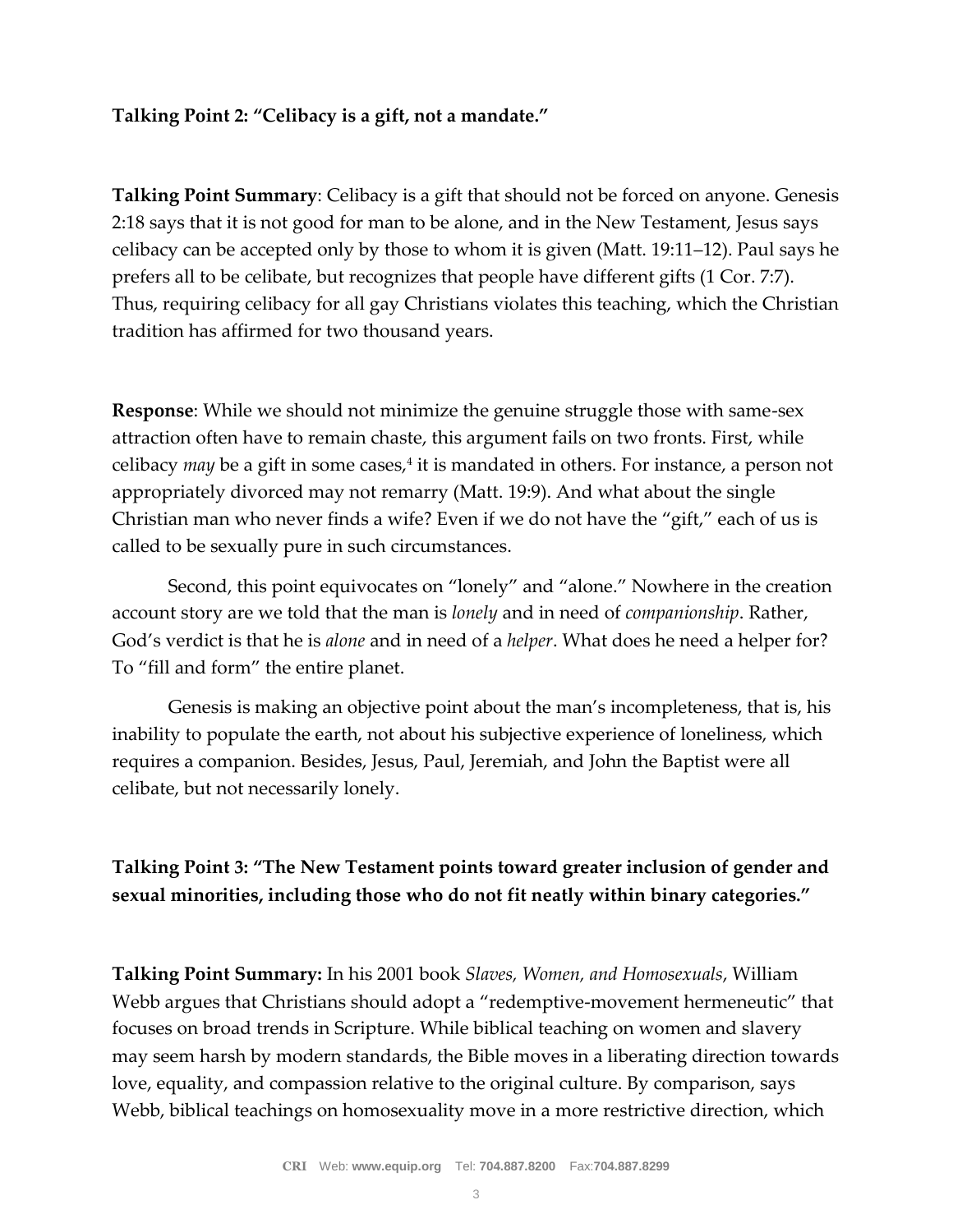indicates the prohibitions are transcultural. However, according to Vines and Brownson, the conversion of the Ethiopian eunuch (Acts 8:26–39) offers a counterpoint to Webb, and provides an important precedent for inclusion of sexual minorities in the church today. In the Old Testament, God extended His blessings primarily through procreation, but now he extends it through personal faith in Christ.

**Response**: The Mosaic Law did prohibit eunuchs from certain religious privileges, as well as other people (Deut. 23). As demonstrated in the case of the Ethiopian eunuch, these restrictions are removed with the dawn of the new covenant. So does this mean God accepts sexual minorities *just as they are*? The acceptance of the eunuch was in fulfillment of a prophecy written eight centuries earlier by Isaiah: "For thus says the LORD: 'To the eunuchs who keep my Sabbaths, who choose the things that please me and hold fast my covenant, I will give in my house and within my walls a monument and a name better than sons and daughters; I will give them an everlasting name that shall not be cut off'" (Isa. 56:4–5; all Scripture citations from the ESV).

God clearly now invites *all* people into the kingdom, including eunuchs, but they must "choose the things that please me and hold fast my covenant." In other words, in the new covenant, God invites all people to turn to Him in repentance and join His kingdom.

John Oswalt sums up the essence of this passage in Isaiah, and the implications of the conversion of the eunuch in Acts:

*Significantly, the message concerns the outcast persons:* the son of a foreigner *and* the eunuch*. This in itself should give these persons a sense of dignity and worth. They are told not to depreciate themselves. Others might do it, but they are not to acquiesce in it. God will not cut them off; they are not lifeless and fruitless. These words are a concrete expression of the limitless grace of God. Those who seek him (55:6) in sincerity as indicated by turning from their own wicked ways and thoughts (55:7) to the blessed ways and thoughts of God (55:10–11) will find themselves included no matter who they are.*<sup>5</sup>

While there is a movement to accept "sexual minorities" into the kingdom of God, there is no liberalization of the moral standards for sex and marriage that God first revealed in Genesis 1 and 2. In fact, as Webb observes, the restrictions Jesus gave actually move in a more restrictive direction than the broader culture (e.g., Matt. 5:27– 32).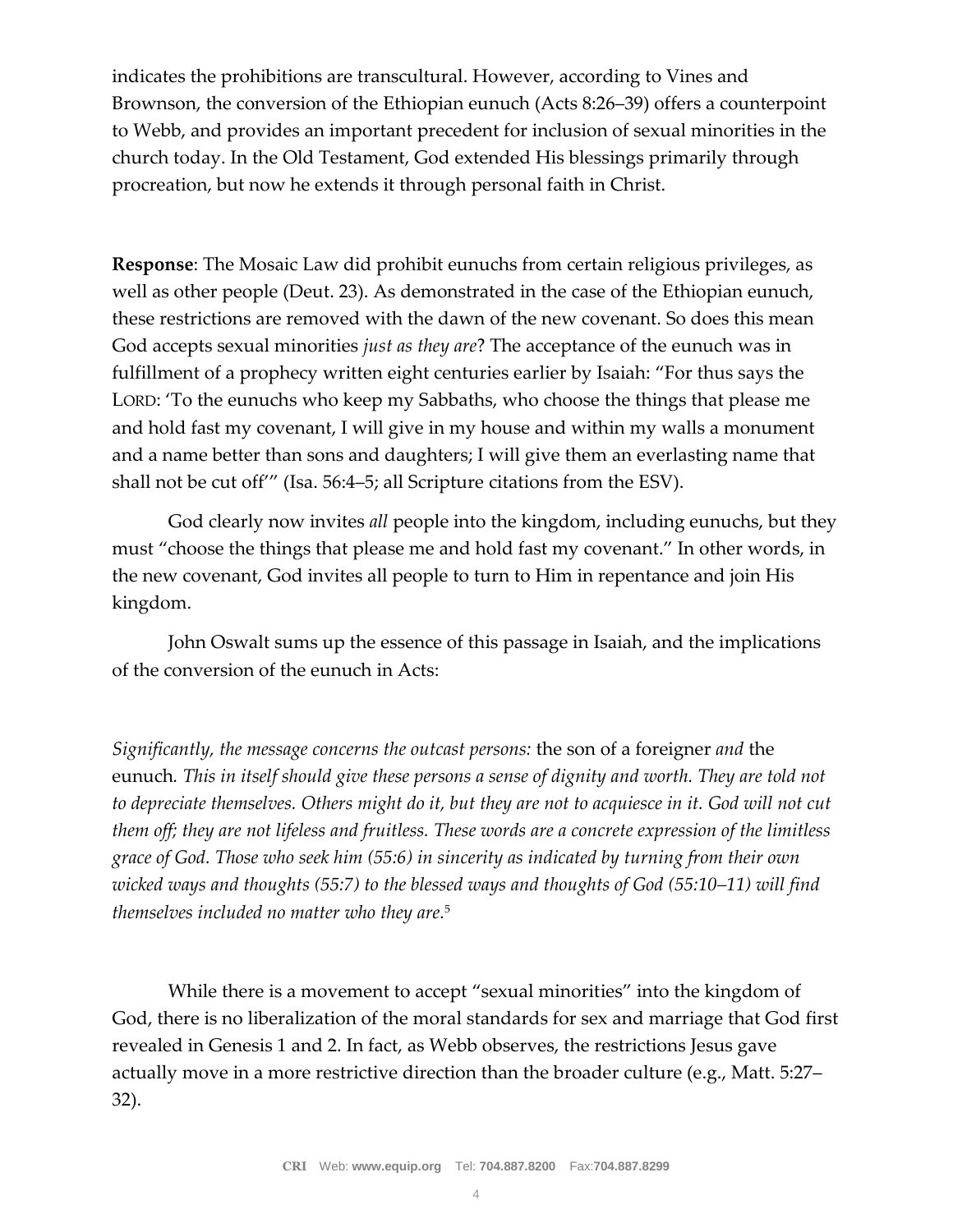### **Talking Point 4: "Sodom and Gomorrah involved a threatened gang rape, not a loving relationship."**

**Talking Point Summary**: The attempted gang rape in Sodom is radically different than the kind of mutual, loving, faithful same-sex relationships we see today. The rest of Scripture refers to inhospitality, arrogance, and violence as the sin of Sodom, not sexual immorality. And the "sexual immorality" and "unnatural desire" mentioned in Jude 7 refers to lusting after angels, not humans of the same sex.

**Response**: The judgment against Sodom could not have been a result of the attempted gang rape, for God had already judged the city *prior* to the arrival of the angels (Gen. 18:20). The sins of Sodom certainly included inhospitality, arrogance, and violence, but none of these are capital crimes under the Mosaic Law. Homosexual sex, though, was a capital offense (Lev. 20:13).

After describing various sins of Sodom, such as pride and prosperous ease, Ezekiel 16:50 says, "They were haughty and did an abomination before me. So I removed them, when I saw it." There is only one sin singled out in the Holiness Code as an abomination—homosexual behavior (see Lev. 18:22; 20:13). The people of Sodom committed many sins including arrogance, inhospitality, violence, *and* likely homosexual behavior.

## **Talking Point 5: "Marriage is about keeping covenant with our spouse as a reflection of Christ's love for the church."**

**Talking Point Summary**: Ephesians 5:21–33 is a foundational biblical text on marriage. As this text portrays, marriage is essentially about commitment, which involves keeping our covenant with our spouse as a reflection of God's covenant with His own people. Same-sex couples can do this just as effectively as heterosexual couples.

**Response**: Commitment is not the primary point of this passage, although it is important. Marriage is specifically portrayed as a *gendered* institution with husbands and wives, not merely "spouses." In Ephesians 5:31, Paul refers back to the creation account as the normative pattern for God's covenant with humanity, which is